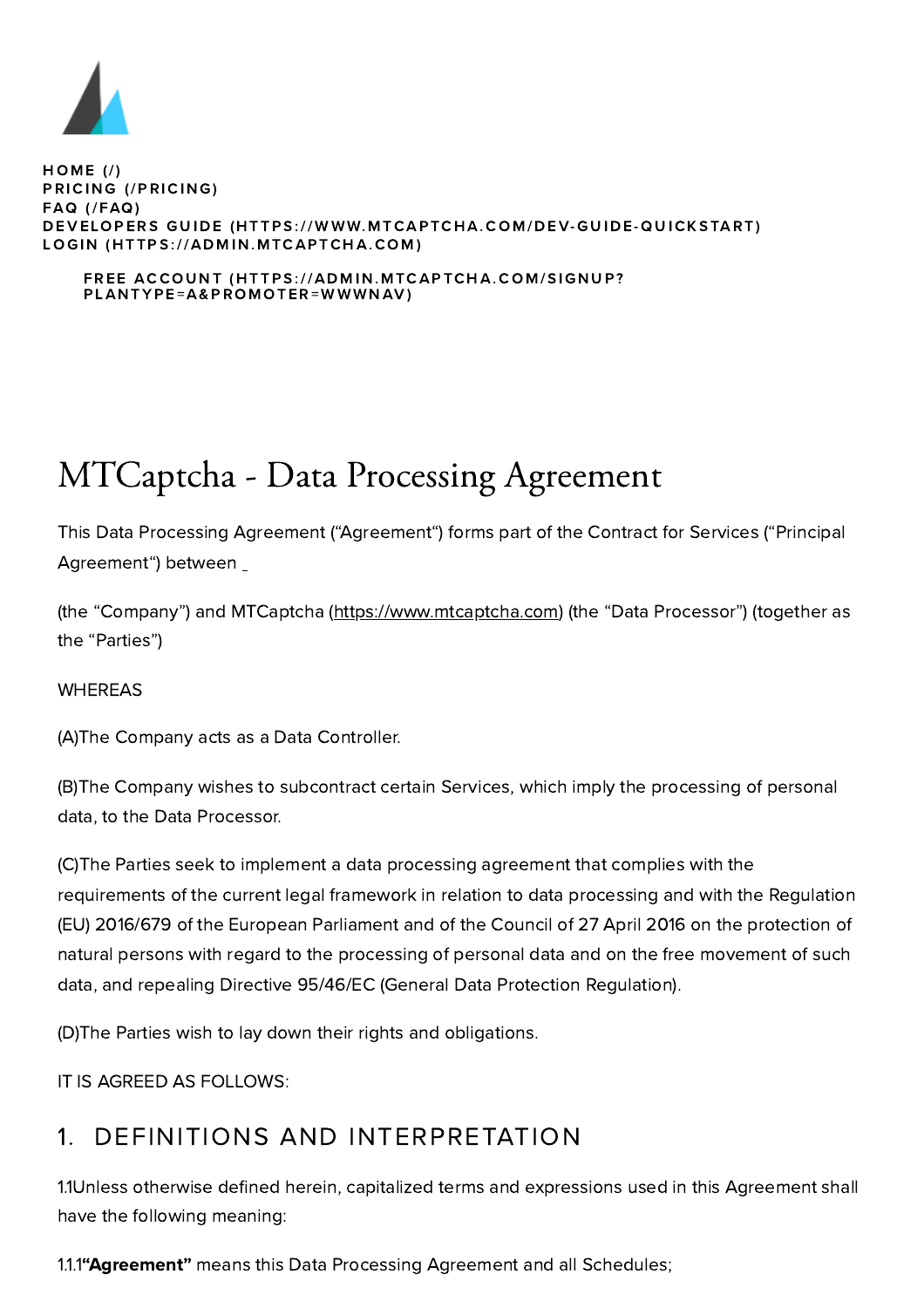1.1.2 "Company Personal Data" means any Personal Data Processed by a Contracted Processor on behalf of Company pursuant to or in connection with the Principal Agreement;

1.1.3 "Contracted Processor" means a Subprocessor;

1.1.4 "Data Protection Laws" means EU Data Protection Laws and, to the extent applicable, the data protection or privacy laws of any other country;

1.1.5 "EEA" means the European Economic Area;

1.1.6 "EU Data Protection Laws" means EU Directive 95/46/EC, as transposed into domestic legislation of each Member State and as amended, replaced or superseded from time to time, including by the GDPR and laws implementing or supplementing the GDPR;

1.1.7 "GDPR" means EU General Data Protection Regulation 2016/679;

1.1.8 "Data Transfer" means:

1.1.8.1 a transfer of Company Personal Data from the Company to a Contracted Processor; or

1.1.8.2 an onward transfer of Company Personal Data from a Contracted Processor to Subprocessor, or between two establishments of a Contracted Processor, in each case, where such transfer would be prohibited by Data Protection Laws (or by the terms of data transfer agreements put in place to address the data transfer restrictions of Data Protection Laws);

1.1.9 "Services" means the bot detection and mitigation ("captcha") services the Data Processor provides.

1.1.10 "Subprocessor" means any person appointed by or on behalf of Data Processor to process Personal Data on behalf of the Company in connection with the Agreement.

1.1.11 "Applicable Laws" means any statute, regulation, executive order, and other rule or rules issued by a government office or agency that have binding legal force and are generally applicable to Personal Data or the provision of the Services with respect to Personal Data, including EU Regulation 2016/679 and the state and federal laws of the United States.

1.2 The terms, "Commission", "Controller", "Data Subject", "Member State", "Personal Data", "Personal Data Breach", "Processing" and "Supervisory Authority" shall have the same meaning as in the GDPR, and their cognate terms shall be construed accordingly.

## 2. PROCESSING OF COMPANY PERSONAL DATA

2.1 Data Processor shall: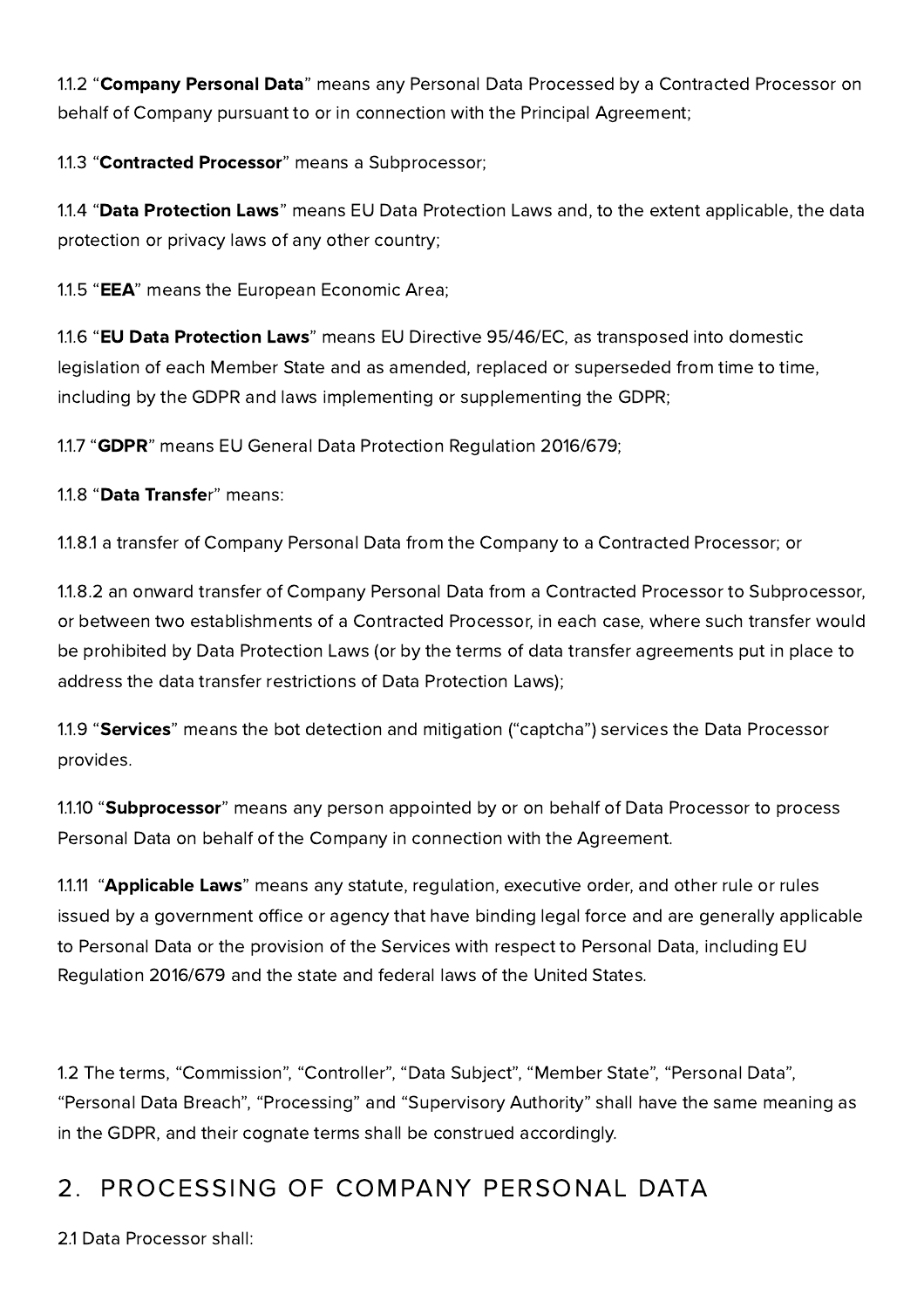2.1.1 comply with all applicable Data Protection Laws in the Processing of Company Personal Data; and

2.1.2 not Process Company Personal Data other than on the relevant Company's documented instructions.

2.2 The Company instructs Processor to process Company Personal Data.

# 3. PROCESSOR PERSONNEL

Data Processor shall take reasonable steps to ensure the reliability of any employee, agent or contractor of any Contracted Processor who may have access to the Company Personal Data, ensuring in each case that access is strictly limited to those individuals who need to know / access the relevant Company Personal Data, as strictly necessary for the purposes of the Principal Agreement, and to comply with Applicable Laws in the context of that individual's duties to the Contracted Processor, ensuring that all such individuals are subject to confidentiality undertakings or professional or statutory obligations of confidentiality.

## 4. SECURITY

4.1 Taking into account the state of the art, the costs of implementation and the nature, scope, context and purposes of Processing as well as the risk of varying likelihood and severity for the rights and freedoms of natural persons, Data Processor shall in relation to the Company Personal Data implement appropriate technical and organizational measures to ensure a level of security appropriate to that risk, including, as appropriate, the measures referred to in Article 32(1) of the GDPR.

4.2 In assessing the appropriate level of security, Data Processor shall take account in particular of the risks that are presented by Processing, in particular from a Personal Data Breach.

# 5. SUBPROCESSING

5.1 Data Processor shall not appoint (or disclose any Company Personal Data to) any Subprocessor authorized by the Company in writing. Subject to this Agreement, Company consents to Data Processor's engagement of the Subprocessors as of the date of this Agreement, if any, listed in the space below, and to Data Processor's engagement of other Subprocessors from time to time:

Current Subprocessors: None

5.2 Data Processor shall enter into a written contract with each Subprocessor containing privacy, confidentiality and data security obligations at least equivalent in substance to those in the Principle Agreement (including this Agreement). Data Processor shall be liable for all acts and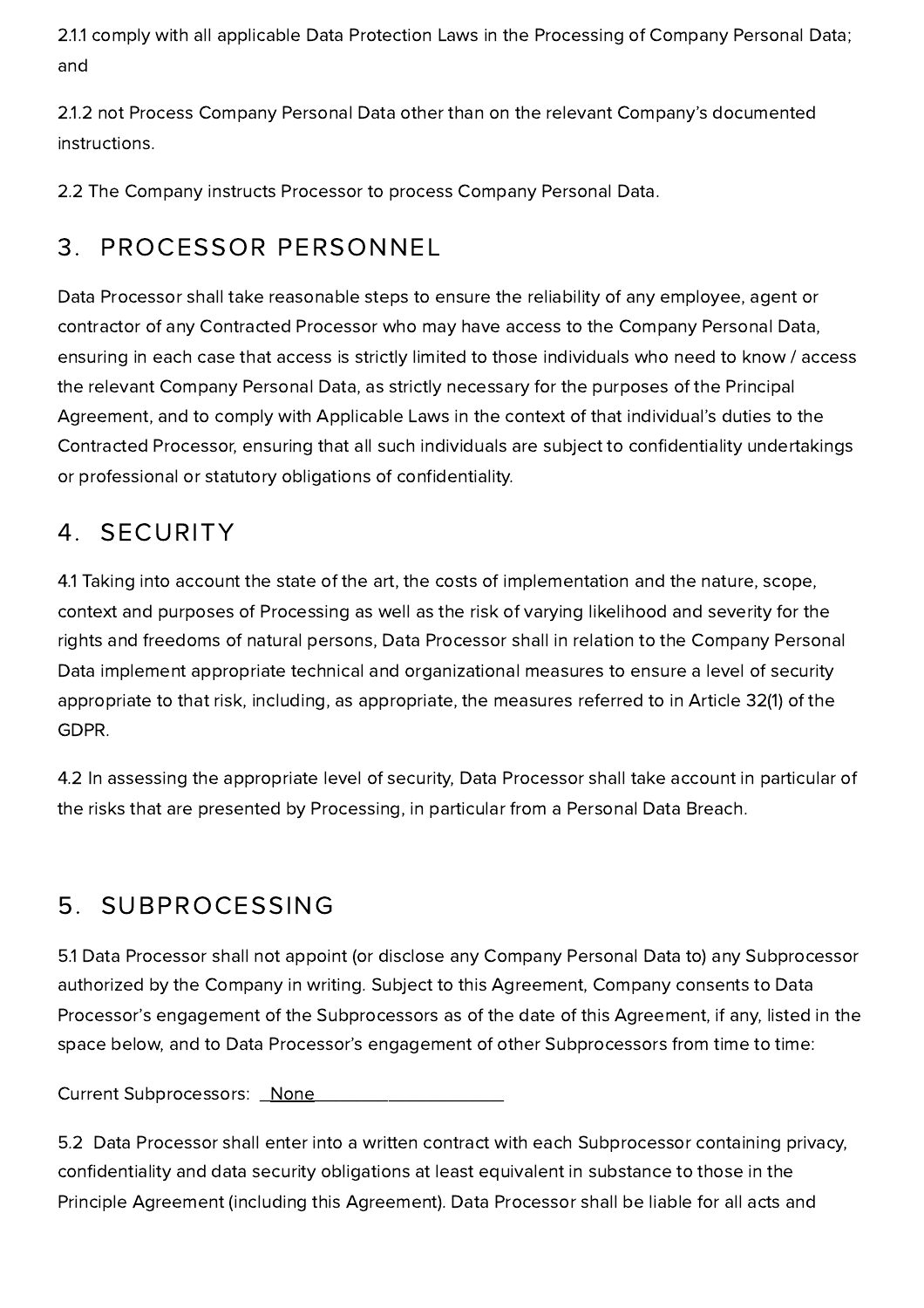omissions of any Subprocessor as if they were Data Processor's acts or omissions. Any information in a Subprocessor's care, custody or control is deemed to place such information in Data Processor's care, custody or control.

5.3 Before any new Subprocessor not listed in Section 5.1 is engaged, Data Processor shall notify Company of the engagement (including the name and location of the relevant Subprocessor and the activities it will perform) at least 45 days prior to such engagement. If Company objects to such engagement in a written notice to Data Processor on reasonable data protection grounds, Company and Data Processor shall work together in good faith to find a mutually acceptable resolution to such objection before Data Processor engages the Subprocessor. If the parties are unable to reach a mutually acceptable resolution within 30 days after such written notice, Company may terminate the Principle Agreement and cancel the Services by providing written notice to Data Processor and receive a refund of any prepaid fees under the Principle Agreement.

#### 6. DATA SUBJECT RIGHTS

6.1 Taking into account the nature of the Processing, Data Processor shall assist the Company by implementing appropriate technical and organisational measures, insofar as this is possible, for the fulfilment of the Company obligations, as reasonably understood by Company, to respond to requests to exercise Data Subject rights under the Data Protection Laws.

6.2 Processor shall:

6.2.1 promptly notify Company if it receives a request from a Data Subject under any Data Protection Law in respect of Company Personal Data; and

6.2.2 ensure that it does not respond to that request except on the documented instructions of Company or as required by Applicable Laws to which the Data Processor is subject, in which case Data Processor shall to the extent permitted by Applicable Laws inform Company of that legal requirement before the Contracted Processor responds to the request.

## 7. PERSONAL DATA BREACH

7.1 Data Processor shall notify Company without undue delay and within 48 hours upon Data Processor becoming aware of a Personal Data Breach affecting Company Personal Data. Such notification shall include, to the extent possible (a) a description of the Personal Data Breach including the suspected cause, the nature of the information affected, the number and categories of individuals, the impact and the likely consequences thereof; (b) the expected resolution time (if it has not already been resolved); (c) corrective measures to be taken, evaluation of alternatives, and next steps; and (d) the name and phone number of the Data Processor representative that Company may contact to obtain further information and updates. Data Processor agrees to keep Company informed of progress and actions taken to address the Personal Data Breach and to prevent future Personal Data Breaches, and to provide Company with all facts about the Personal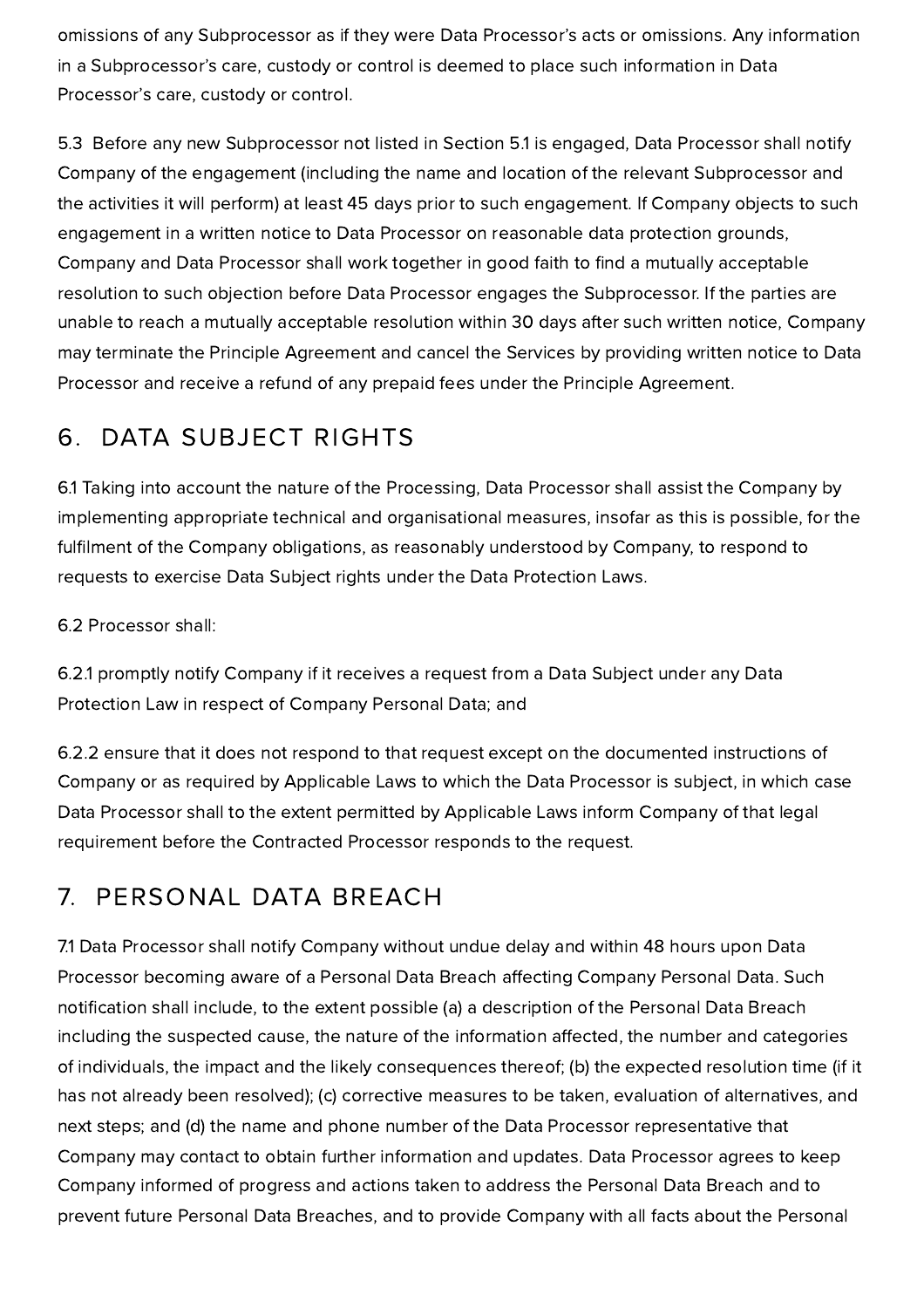Data Breach reasonably necessary to support Company's own forensic investigation of the Personal Data Breach and Company's own assessment of the associated risk to Company and Company Personal Data.

7.2 Data Processor shall co-operate with the Company and take reasonable commercial steps as are directed by Company to assist in the investigation, mitigation and remediation of each such Personal Data Breach.

8 Data Protection Impact Assessment and Prior Consultation

8.1 Data Processor shall provide reasonable assistance to the Company with any data protection impact assessments, and prior consultations with Supervising Authorities or other competent data privacy authorities, which Company reasonably considers to be required by article 35 or 36 of the GDPR or equivalent provisions of any other Data Protection Law, in each case solely in relation to Processing of Company Personal Data by, and taking into account the nature of the Processing and information available to, the Contracted Processors.

# 9 DELETION OR RETURN OF COMPANY PERSONAL DATA

9.2 Subject to this section 9 Data Processor shall promptly and in any event within 30 business days of the date of cessation of any Services involving the Processing of Company Personal Data (the "Cessation Date"), return Company Personal Data and delete and procure the deletion of all copies of those Company Personal Data.

#### 10 AUDIT RIGHTS

10.1 Subject to this section 10, Data Processor shall make available to the Company on request all information necessary to demonstrate compliance with this Agreement, and shall allow for and contribute to audits, including inspections, by the Company or an auditor mandated by the Company in relation to the Processing of the Company Personal Data by the Contracted Processors.

#### 11 DATA TRANSFER

11.1 The Data Processor may not transfer or authorize the transfer of Company Personal Data to countries outside the EU and/or the European Economic Area (EEA) without the prior written consent of the Company. If personal data processed under this Agreement is transferred from a country within the European Economic Area to a country outside the European Economic Area, the Parties shall ensure that the personal data are adequately protected. To achieve this, the Parties shall, unless agreed otherwise, rely on EU approved standard contractual clauses for the transfer of personal data.

## 12 GENERAL TERMS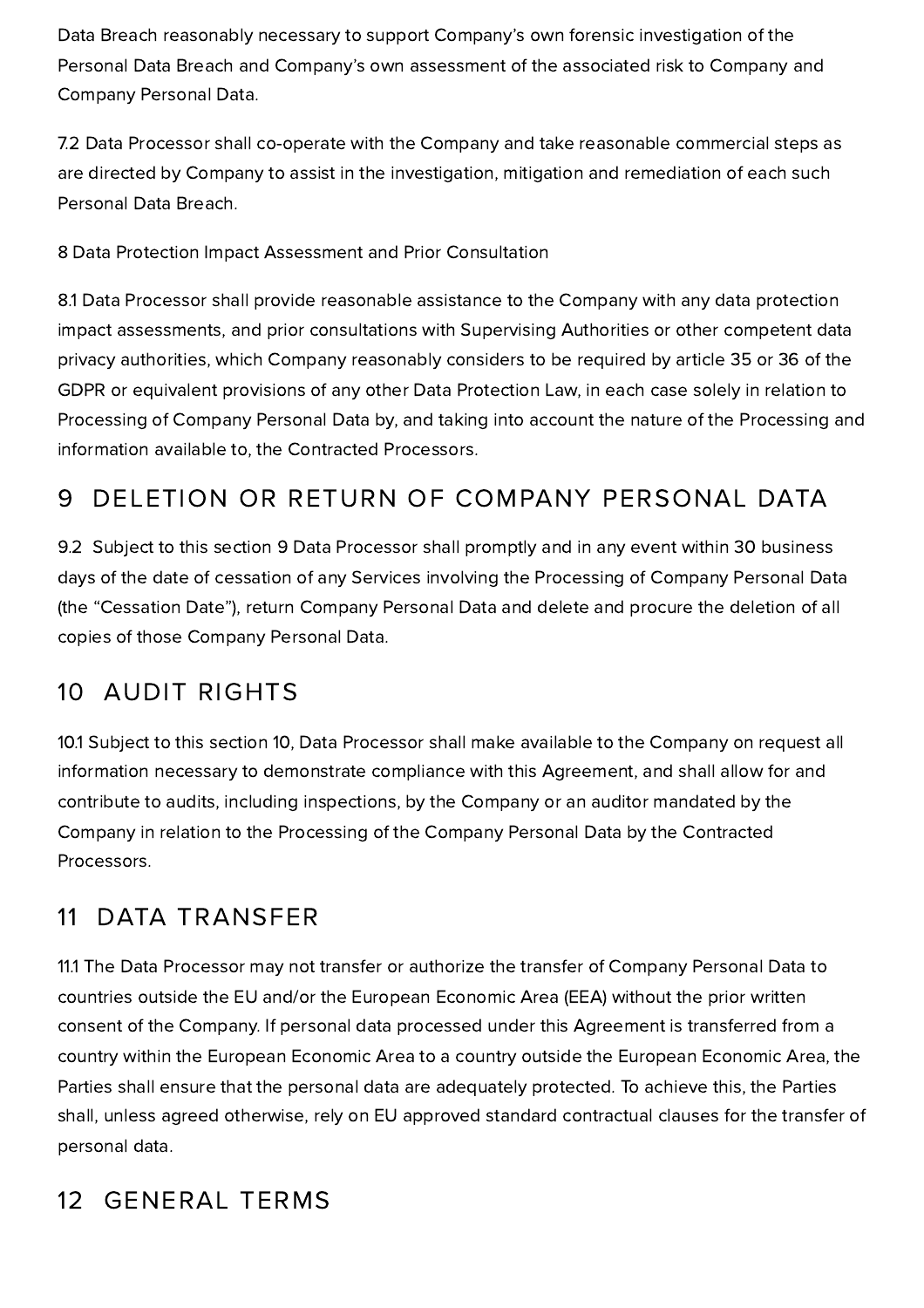12.1 Confidentiality. Each Party must keep this Agreement and information it receives about the other Party and its business in connection with this Agreement ("Confidential Information") confidential and must not use or disclose that Confidential Information without the prior written consent of the other Party except to the extent that:

(a)disclosure is required by law;

(b)the relevant information is already in the public domain.

12.2 Notices. All notices and communications given under this Agreement must be in writing and will be delivered personally, sent by post or sent by email to the address or email address set out in the heading of this Agreement at such other address as notified from time to time by the Parties changing address.

#### 13 LIABILITY

Any limitation on liability for services under this data processing agreement shall not apply with respect to claims of indemnity, breach of confidentiality, breach of data security obligations, or arising from a personal data breach.

This Agreement is entered into with effect from the date first set out below.

Please contact info@mtcaptcha.com [\(mailto:info@mtcaptcha.com\)](mailto:info@mtcaptcha.com) for a signed Data Processing Agreement